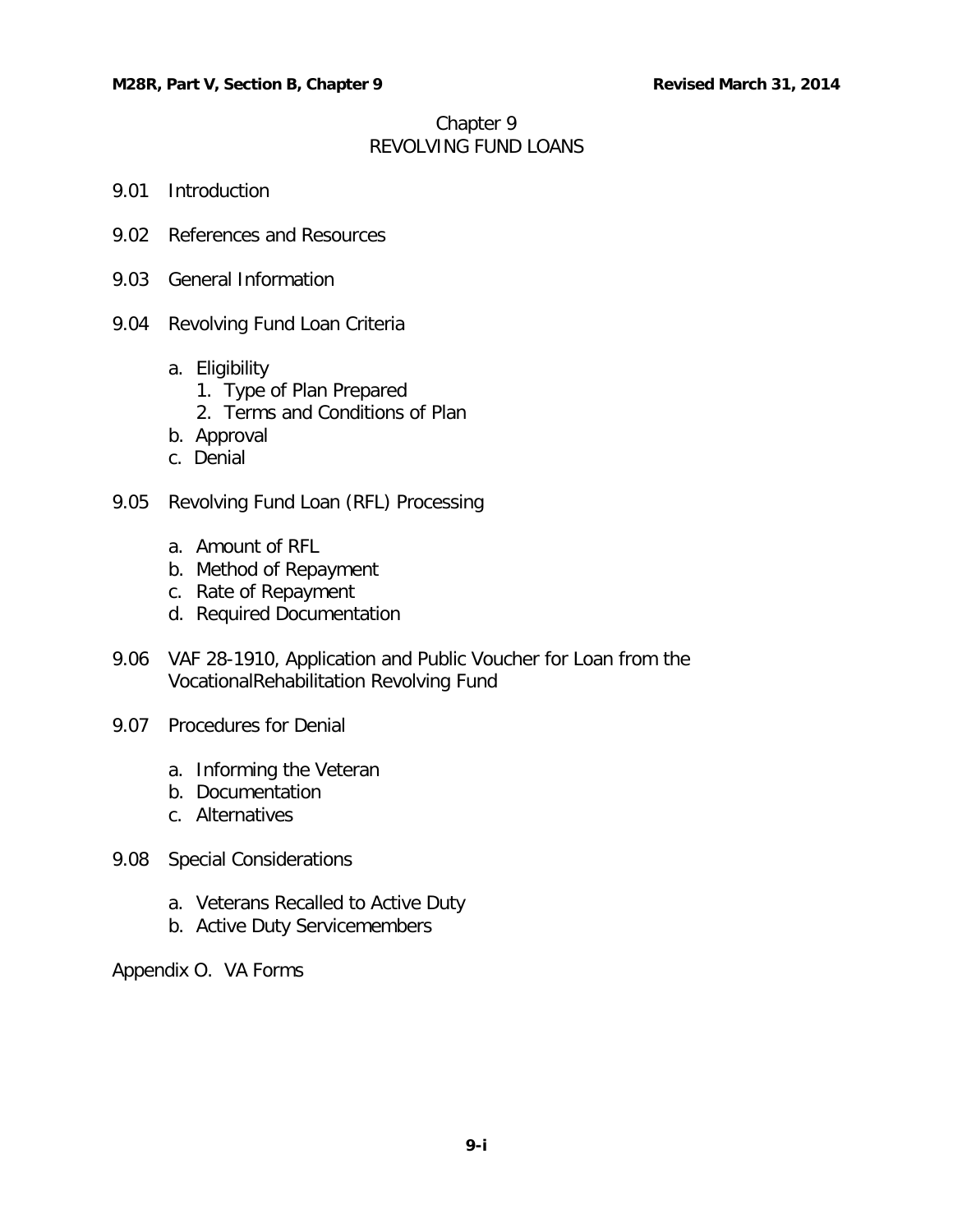# Chapter 9 REVOLVING FUND LOANS

### <span id="page-1-0"></span>9.01 Introduction

This chapter provides the administrative procedures and guidelines for approving and processing a Revolving Fund Loan (RFL).

<span id="page-1-1"></span>9.02 References and Resources

| Laws:           | 38 U.S. Code (U.S.C.) 3112<br>Veterans Education and Expansion Act of 2001                                                                                                                         |
|-----------------|----------------------------------------------------------------------------------------------------------------------------------------------------------------------------------------------------|
| Regulations:    | 38 Code of Federal Regulations (CFR) 21.274<br>38 CFR 21.420<br>38 CFR 21.260                                                                                                                      |
| VA Forms (VAF): | VAF 1905d, Special Report of Training<br>VAF 28-1910, Application and Public Voucher for Loan<br>from the Vocational Rehabilitation Revolving Fund<br>VAF 4107, Your Rights to Appeal our Decision |

### <span id="page-1-2"></span>9.03 General Information

A RFL is a non-interest loan from the revolving fund established in accordance with 38 U.S.C 3112 and 38 CFR 21.274. The loan may be granted to a Veteran who is not financially able to begin, continue, or reenter a Vocational Rehabilitation and Employment (VR&E) plan of services without assistance.

One of the areas that may need to be explored during the development of the rehabilitation plan is the Veteran's financial management and potential resources for financial aid. This financial review may be conducted routinely during case management to ensure that the Veteran is able to continue with his/her program without any interruption. There may be instances when an advance is necessary as the Veteran would be unable to begin, continue, or reenter a rehabilitation program without the loan from the Revolving Fund.

The Vocational Rehabilitation Counselor (VRC) must check with the VR&E Officer before granting a RFL since the loan is subject to available funding. All approved RFL amounts are recorded on a centralized spreadsheet and maintained by the VR&E Officer, or designee, so that a running balance on the account is maintained at all times.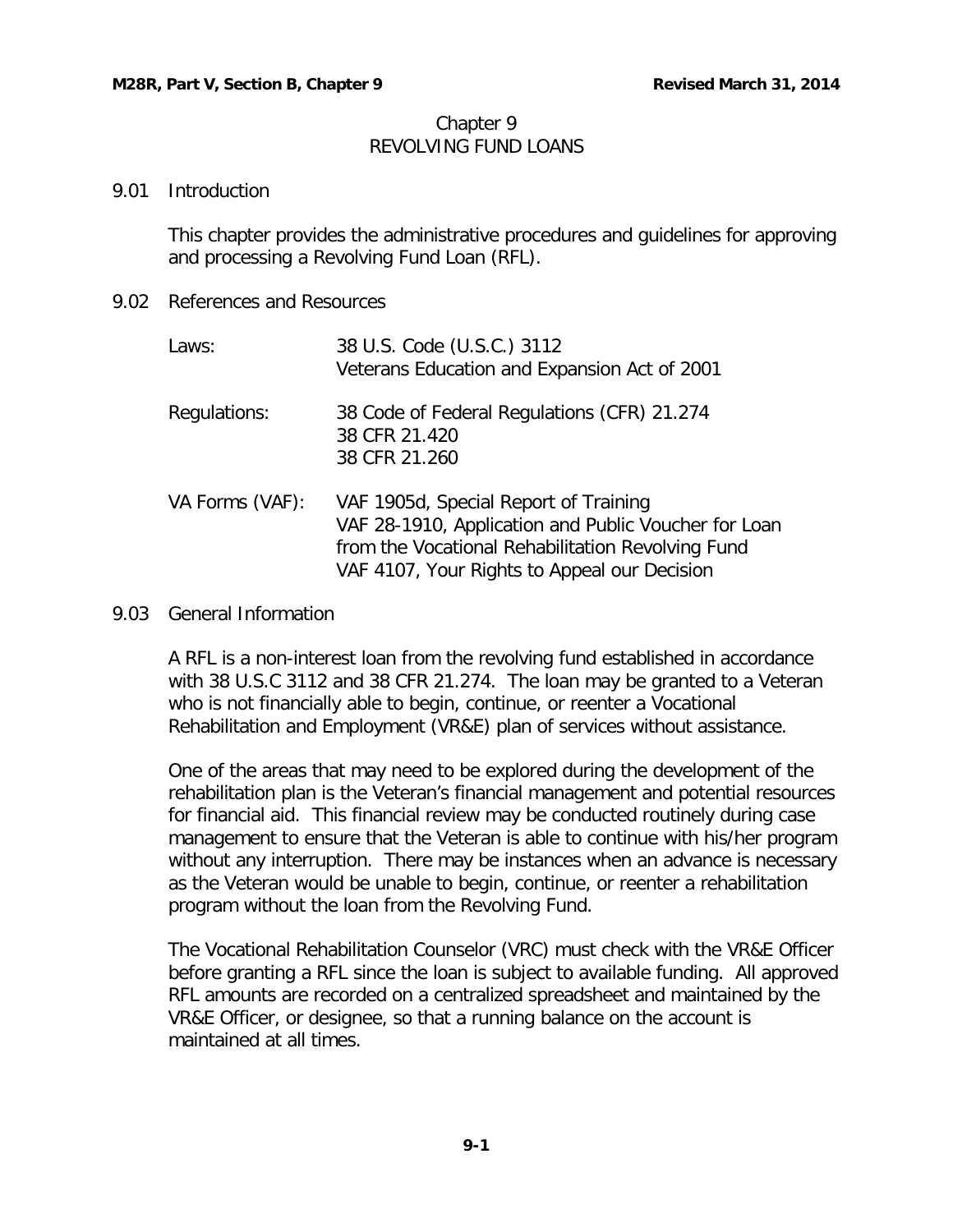# <span id="page-2-1"></span><span id="page-2-0"></span>9.04 Revolving Fund Loan Criteria

a. Eligibility

Prior to granting a RFL, the VRC must determine if the Veteran meets the following conditions in accordance with 38 CFR 21.274 (c):

<span id="page-2-2"></span>1. Type of Plan Prepared

A Veteran may be eligible for a RFL if an Individualized Written Rehabilitation Plan (IWRP), an Individualized Extended Evaluation Plan (IEEP), or an Individualized Independent Living Plan (IILP) has been prepared. Supportive services such as a RFL must not be granted to a Veteran during a period or program of employment services in accordance with 38 CFR 21.254.

<span id="page-2-3"></span>2. Terms and Conditions of Plan

The Veteran and VRC must both agree with the terms and conditions of the IWRP, IEEP, or IILP.

<span id="page-2-4"></span>b. Approval

If the eligibility requirements are met, the VRC must then determine if the Veteran meets the conditions for approval prior to granting a RFL in accordance with 38 CFR 21.274 (d). A RFL may be approved when the following conditions are met:

- 1. The reason for the loan must be clearly and directly related to beginning, continuing, or reentering a rehabilitation program.
- 2. The Veteran would otherwise be unable to begin, continue or reenter a rehabilitation program without the loan.
- 3. The loan must not exceed the amount needed or twice the monthly subsistence allowance for a Veteran without dependents in a full-time institutional training program. It should be noted that the loan amount must be in multiples of \$10 (e.g., the maximum amount for the current fiscal year is \$1,180).
- 4. The Veteran must elect, or be in receipt of, subsistence allowance. It is important to note that in some cases a Veteran may meet the conditions for eligibility by having an IWRP, IEEP, or IILP prepared, but will not meet the conditions of approval because he/she will not be in receipt of subsistence allowance.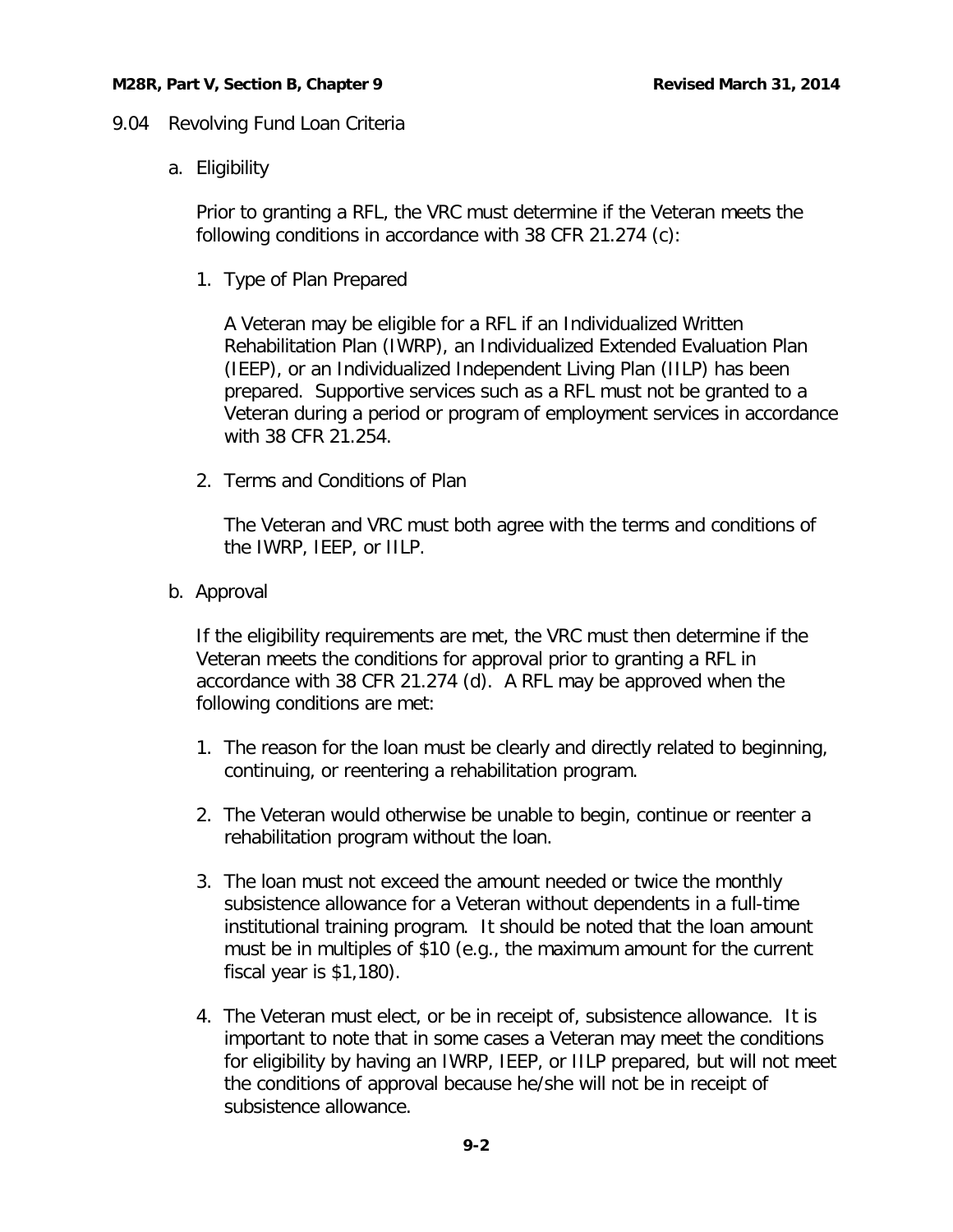<span id="page-3-0"></span>c. Denial

A VRC may deny a request for a RFL under the following conditions:

- 1. The Veteran has not fully repaid a previous RFL. The VRC must determine if the Veteran has repaid a previous RFL by using the following steps:
	- Log on to Share
	- Select Corporate Inquiries (located in left column)
	- Enter the Veteran's social security number or file number
	- Click submit
	- Select Award/Ratings
	- Select Award Information
	- Review Receivables Balance (located in the center of screen)
- 2. The Veteran does not agree to the terms and conditions of repayment.
- 3. The Veteran is not eligible for future payments of compensation and pension, subsistence allowance, educational assistance, or retirement pay.
- <span id="page-3-2"></span><span id="page-3-1"></span>9.05 Revolving Fund Loan (RFL) Processing
	- a. Amount of RFL

The VRC may approve up to \$200 for the amount of the RFL in multiples of \$10.00 based upon the evidence considered to establish need. Refer to the current Chapter 31 Subsistence Allowance Rates (without dependents) that is regularly published prior to the new fiscal year. Post-911 subsistence allowance rates do not apply.

An advance in excess of \$200 requires the concurrence of the VR&E Officer. The VR&E Officer may approve up to twice the amount of the subsistence allowance for a single Veteran at the institutional rate. (See 38 CFR 21.260.)

The VRC must provide the Veteran with alternative resources if the need is greater than the maximum amount of RFL allowable.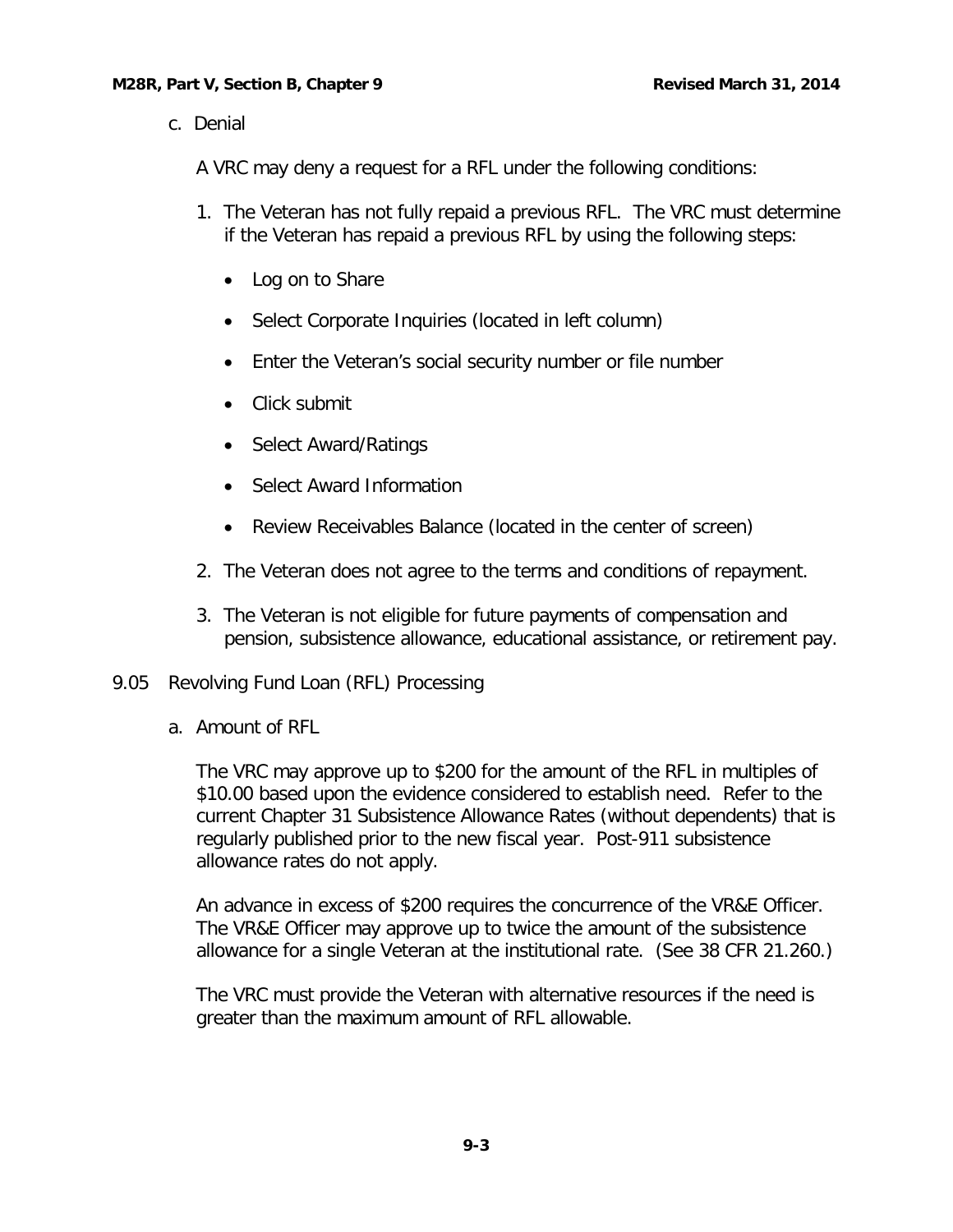<span id="page-4-0"></span>b. Method of Repayment

The VRC must determine the method of repayment and inform the Veteran that a RFL is repaid in monthly installments from future payments of subsistence allowance or compensation and pension. If none of these benefits are available at the time of repayment, the debt will be collected in the same manner as any other debt payable to the Department of Veterans Affairs. The VRC must ensure that the Veteran indicates his/her repayment preference.

<span id="page-4-1"></span>c. Rate of Repayment

The rate of repayment may not be less than 10 percent of the amount advanced unless the monthly benefit being used for repayment is less than 10 percent of the loan amount. The rate of repayment will automatically default to 10 percent unless otherwise specified on VAF 28-1910. If the Veteran wishes to repay the balance of the debt, the payment should be made to the U.S. Department of Veterans Affairs through the local Regional Office.

<span id="page-4-2"></span>d. Required Documentation

The VRC must ensure that the determination to grant the RFL is documented on VAF 28-1905d (See Appendix O, VA Forms) and filed in the Veteran's Counseling/Evaluation/Rehabilitation (CER) folder or in Corporate WINRS (CWINRS) notes. The documentation should include but is not limited to the following:

- The date of the request
- The evidence considered to establish need for the loan, i.e. note from a landlord, electric bill, or statement from Veteran
- The law, regulation, or manual reference supporting the decision
- The determination process, i.e. how the Veteran met the conditions for eligibility and approval, amount of RFL, and method and rate of repayment
- The name of the authorizing VRC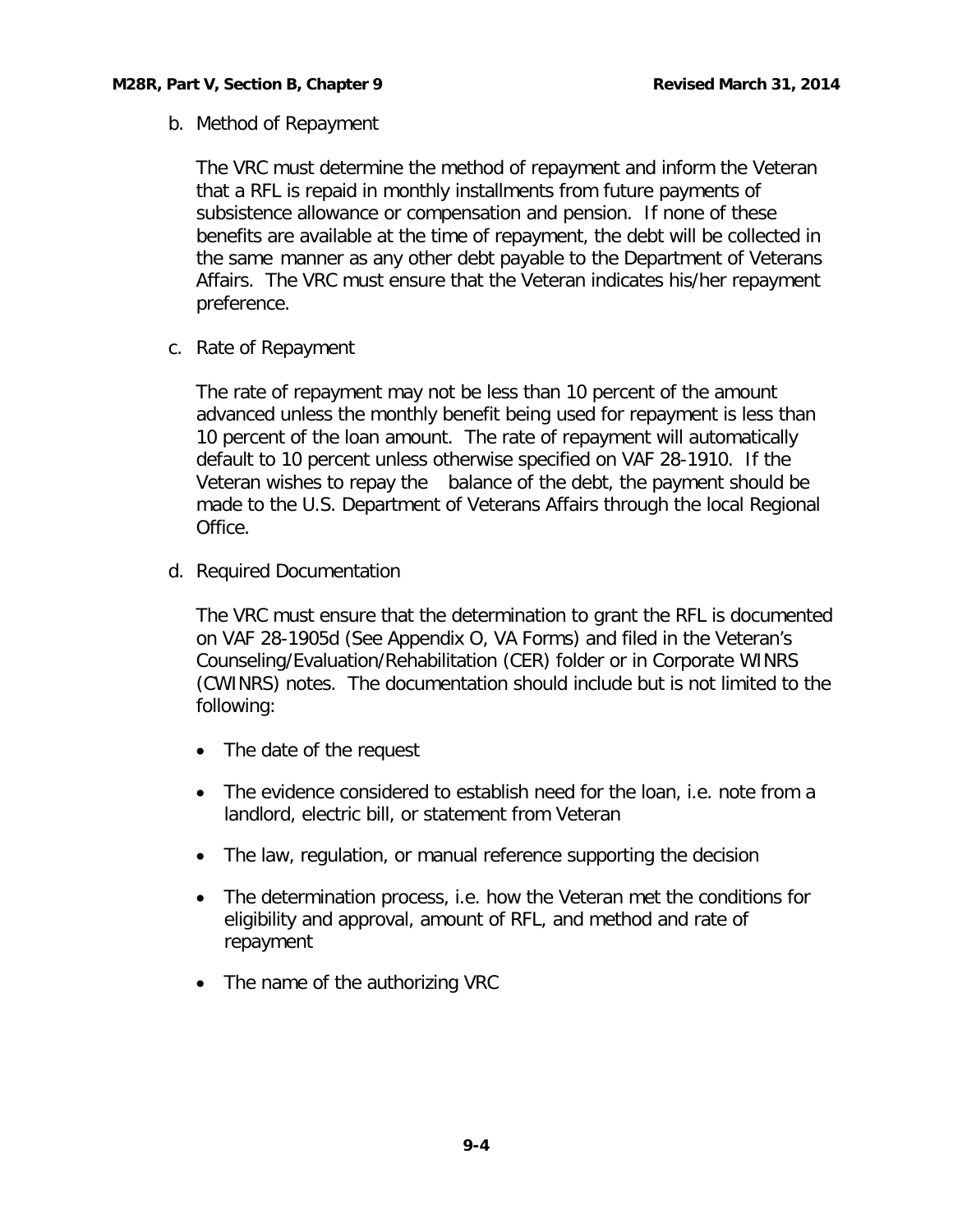#### **M28R, Part V, Section B, Chapter 9 Revised March 31, 2014**

<span id="page-5-0"></span>9.06 VAF 28-1910, Application and Public Voucher for Loan from the Vocational Rehabilitation Revolving Fund

The VRC must submit the completed VAF 28-1910 along with the required documentation to the VR&E Officer, who must sign the form. The form should be completed in a timely fashion to ensure that the Veteran can begin or continue his/her rehabilitation program without interruption. (Further guidance on completing VAF 28-1910 can be found in the CWINRS User Guide, Chapter 6.14.8.)The VRC must ensure that the form is completed in CWINRS as shown below:

- Open CWINRS in the Select Folders screen
- Locate and open the Veteran's case
- Select Financial
- Select RFL
- Select ADD
- Select the appropriate Form of Advance (it should be noted that funds are not available on site and a check will either be mailed or deposited electronically, if applicable)
- Select Method of Payment from the drop down list (compensation, pension, or subsistence allowance)
- Enter the amount of the advance in multiples of \$10.00
- Select Print VAF 28-1910. (This will generate the form as a Word document)
- Edit the VAF 28-1910 as necessary
- Print the VAF 28-1910
- Obtain the Veteran's signature on the VAF 28-1910
- Sign the VAF 28-1910
- Obtain VR&E Officer's signature on the VAF 28-1910

The approved advance from the Revolving Fund will be processed as expeditiously as possible, including hand-carrying if possible to the Finance activity. It is essential that this service be provided immediately as the critical nature of the need has already been documented.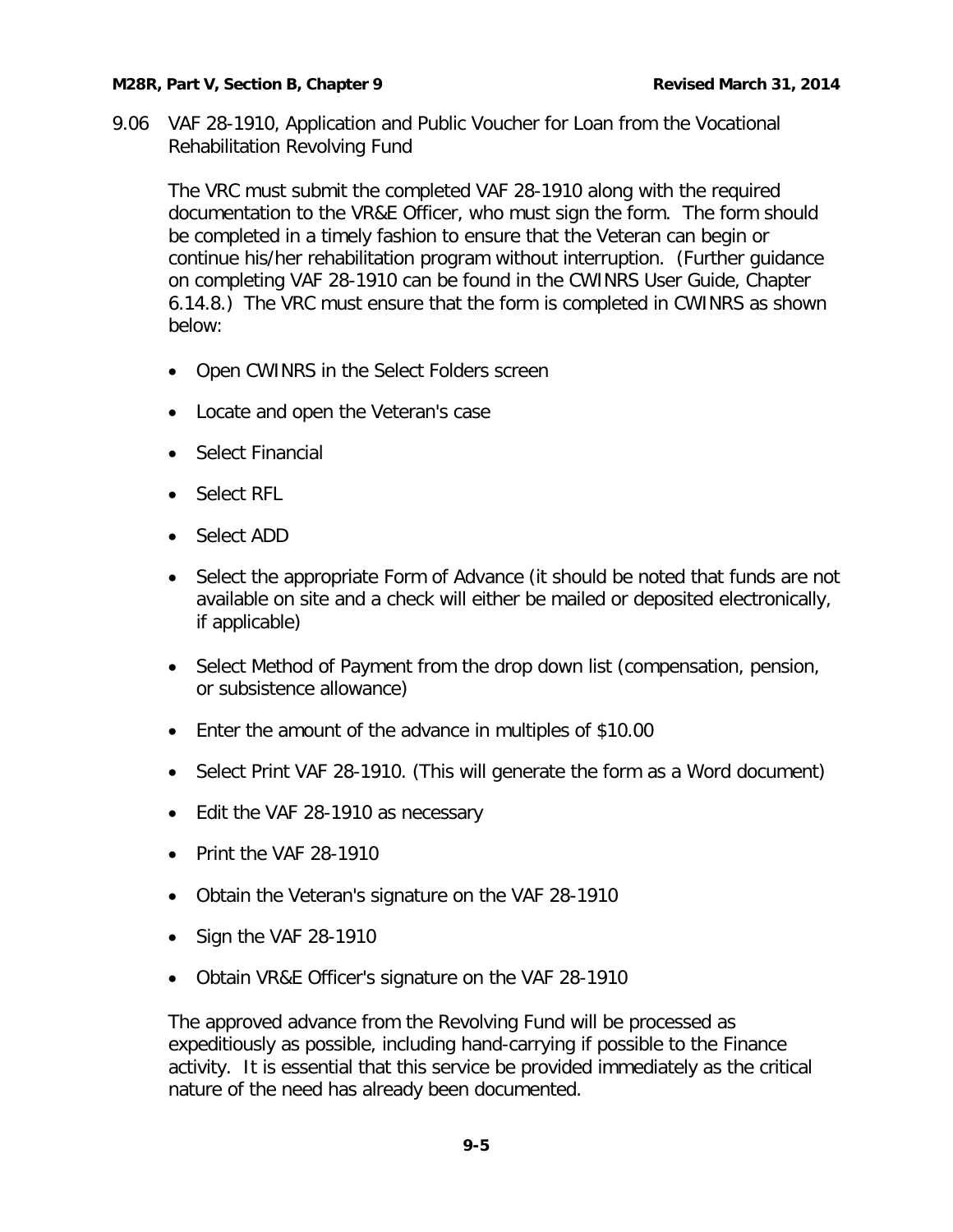### <span id="page-6-1"></span><span id="page-6-0"></span>9.07 Procedures for Denial

a. Informing the Veteran

If the Veteran's request for RFL is denied, the VRC must inform the Veteran in writing to explain the reason(s) for the decision, and provide him/her with appellate rights (VAF 4107, See Appendix O) under 38 CFR 21.420.

<span id="page-6-2"></span>b. Documentation

The VRC must clearly document the reason(s) for the denial of the RFL relating the determination to the specific conditions for eligibility, approval, or denial. The narrative may be documented on a CWINRS Note or a VAF 28- 1905d and filed in the center of the Veteran's CER folder.

<span id="page-6-3"></span>c. Alternatives

The VRC should assist the Veteran in resolving the issue that created the need for the RFL and should provide ongoing counseling to the Veteran. A referral to any of the following resources should be offered as appropriate:

- A debt counseling agency
- A financial aid officer
- A work-study option
- A state vocational rehabilitation agency
- A community-based organization
- A referral to the Department of Labor for stopgap employment opportunities
- <span id="page-6-5"></span><span id="page-6-4"></span>9.08 Special Considerations
	- a. Veterans Recalled to Active Duty

Veterans who are recalled to active duty do not need to make payment on an existing RFL until the beginning of the fifth month following discharge or release from active duty under Section 103 of the Veterans Education and Expansion Act of 2001.